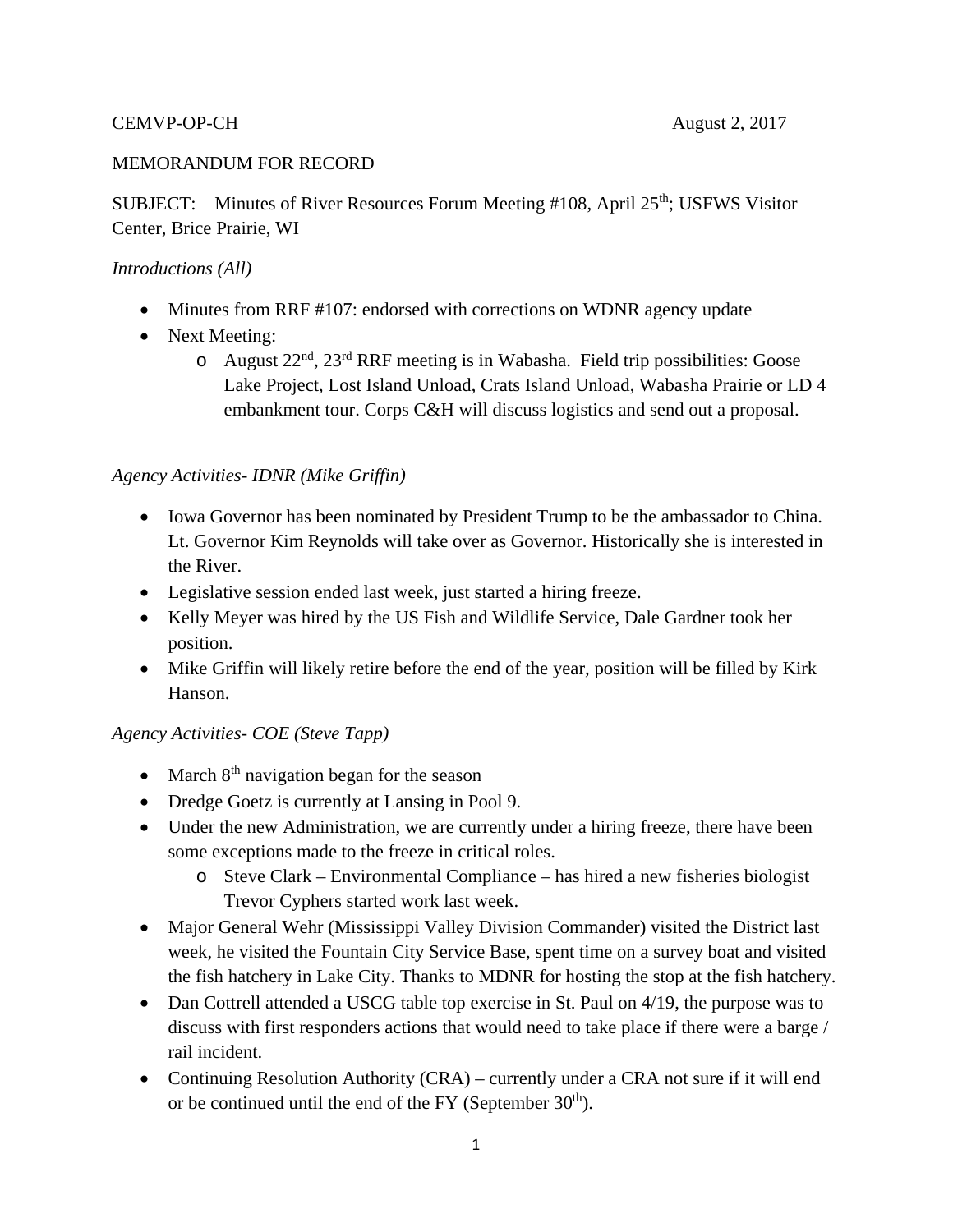- Aaron Snyder was hired as the new Tom Crump Regional Chief of Environmental Section for the Upper 3 Districts.
- Zach Kimmel plans to return from his HQ rotation on May  $22<sup>nd</sup>$ .

# *Agency Activities- WDNR (Jim Fischer)*

- The Governor's budget it out now, DNR had proposed discontinuing the NR Magazine this has received significant push back from the public. Also proposes a cut to the Mill tax which would reduce funding overall.
- Sixteen month agency realignment effort is complete there are five divisions now. Office of Great Waters has been stood up, Steve Galarneau is the lead and Jim Fischer falls under that group as the Mississippi River team leader.
- Jim is hoping that having the Great Lakes as part of the same work group that lessons learned can be shared: Jim and Kurt Rasmussen toured Cat Island recently; a 40 year capacity dredge material management site on Lake Michigan at Green Bay.
- Agency is currently reviewing the Dredge Material Management Plan for Hurricane Island in the Rock Island District, also developing a new MOU with the Rock Island District. The MOU expired in 2013, and that was only an extension from the 2011 MOU.
- UMRBA Water Level Management workshop that was held in April was attended by several WDNR employees.
- WDNR is currently in discussions with La Crosse County modifying a culvert area and Wing Lake at Goose Island campground. Aaron McFarlane with the Corps is involved; a contractor is writing the EA.
- Hoping for a contract with WisCorps this summer, for beach work in Pools 7  $\&$  8, starting work in Pool 8. The work would include clearing poison ivy and maybe site leveling – prior to the EA being completed.
- Head of Lake Pepin 204 project. The review was sent through the Secretaries office and signed off. WDNR agrees the feasibility study should move ahead, the project will be challenging if the plan directs the construction outside of WDNR's proposed work area.
- UMRBA holding a flood risk and management summit in July in Moline. Discussion will include dredge material maintenance, flood management, and sediment management.
	- o Dru Button resigning, returning to the MO DNR.

# *Agency Activities- FWS (Tim Yager)*

• Brian Stemper has left since the last meeting has moved on to South Dakota, the position will not be filled. Federal hiring freeze has been difficult, have had to seek exemptions, regionally haven't been many. Preparing for a possible shutdown on Friday – essential are Law Enforcement Officers (LEOs), one manager, would have to close all landings and facilities.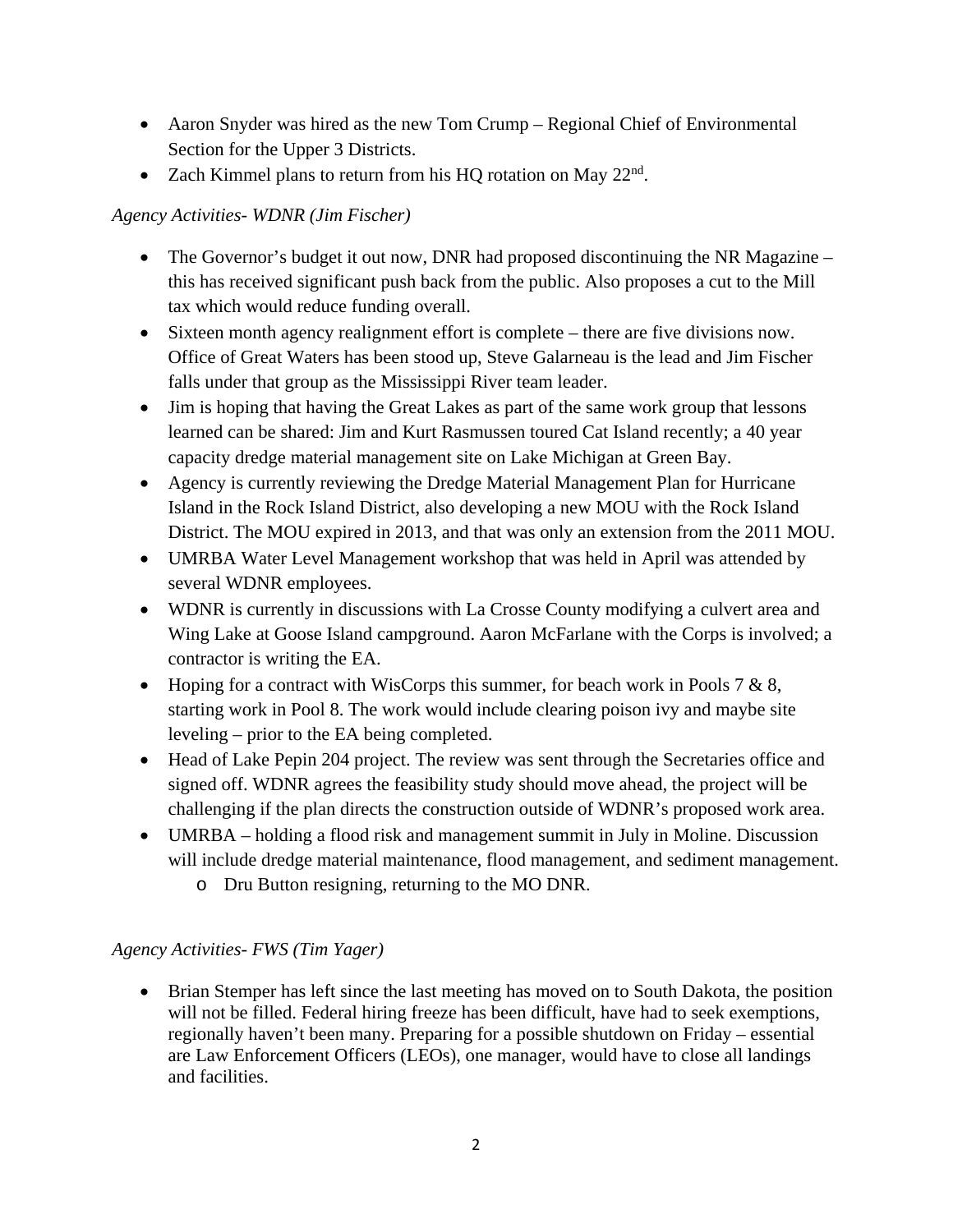- Working closely with Randy Urich with the Corps on Big Slough clean up. Hired labor crew for the Corps did a fantastic job – thanks to Chris Stai, Randy Urich, Ray Marinan and folks at Blackhawk Park. Iowa is appreciative too.
- Chinese delegation visited UMRR project in Pool 7.
- Rusty Patch Bumble Bee is now federally listed; male worker bee was found in 2014 by Mississippi Gardens. This is the first pollinator listed by the Endangered Species Act. Management plans: Need to increase flowering plant density, time burns better, will bring in a burn boss from Necedah. No Section 7 guidance yet, expecting some suggestions like: Sampling without impact, not planting flowers due to ground disturbance.
- Bald Eagle Database only monitoring nests where there is an active project. Rookeries are on the same level of observance. District managers manage the database.
- Currently reviewing an application for installing hydropower at LD 11.

## *Agency Activities- MDNR (Megan Moore)*

- In last election the State Legislature switched parties. The Governor's budget is a long way from the legislature's budget at this time.
- Several MDNR employees participated in the UMRBA WLM workshop in April, MDNR is interested in working through the challenges.
- Jason Lewis went on a tour to discuss Asian Carp on Peterson Lake HREP talked about PPA challenges.
- Dan Dieterman is working on the Brewer Lake Inlet project. Restarted and is chairing the Weaver Bottoms Task Force, they have had one meeting so far.
- MDNR has no position yet but is listening in on a project called "Restoring the Gorge" Upper St. Anthony Falls to LD 1.
- Brenda Stauffer met with a company about a barge terminal in Wabasha it is all preliminary and all confidential at this point.

## *Agency Activities- American Rivers (Olivia Dorothy)*

- There used to be two staff in the Upper Mississippi Basin, reduced to just one (Olivia). Getting a fellowship in July and they will be working on floodplain restoration.
- American Rivers is following the disposition study that has started looking at USAF, LSAF and LD 1. Nan Bishoff is the POC for the Corps on this effort. There is a meeting hosted by the National Park Service on July 13<sup>th</sup> at St. Peter's Church will define process and potential restoration opportunities in the Gorge.

## *Agency Activities- US EPA (Kathy Kowel)*

Hiring Freeze is having a large impact, waiting to see how much their budget will be cut.

## *Recreation Work Group (Tim Yager)*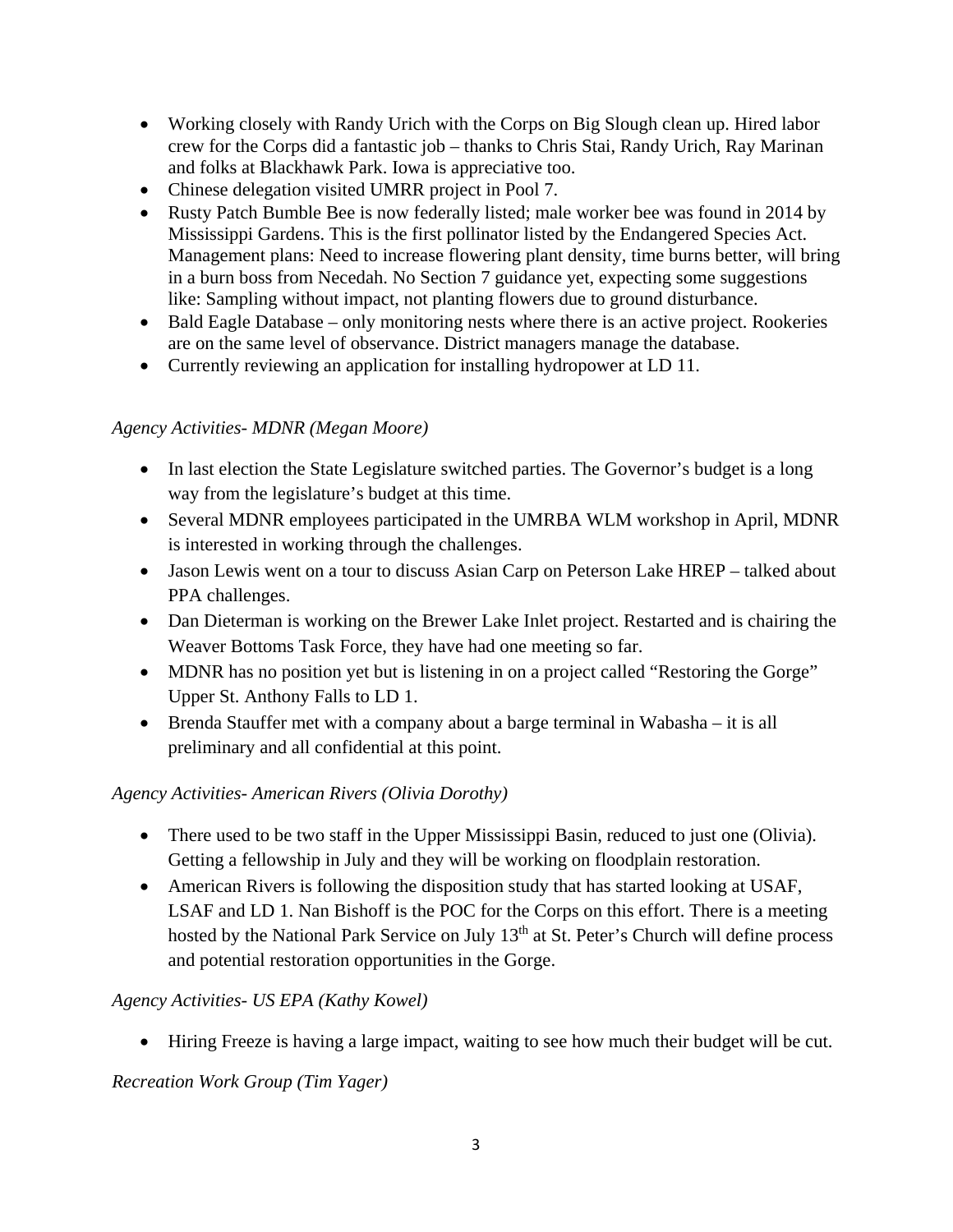- $\bullet$  Met on February 1<sup>st</sup>.
- Beach Management Plan for Pools  $7 & 8$  are complete and ready for implementation. Tim will send the .pdfs of the plans to Steve – Steve will distribute to RRF voting members requesting endorsement.
- $\bullet$  Beach planning is a big database three alternatives per area, plan to reduce beach maintenance, and recreation enhancement. Managing poison ivy is a categorical exclusion without a lot of planning. Most of the plans show vegetation control. NEPA doesn't need to address every beach as long as the action doesn't include management actions like barge unloading that could impact mussels etc.
- Non-toxic ammunition outreach goal is to make hunters aware of unintentional secondary impacts that could be avoided by switching to non-toxic ammo like copper.

## *Navigation Work Group Activities (Dan Cottrell)*

- NWG will meet in fall of 2017 to go over any issues
- Bridge Updates from MDOT will shoot for getting an update once a year.
- WDOT rep Shari Walz has moved on Dave Simon is new POC Jim will provide contact information to Dan.

## *Channel Maintenance Program Activities (Tapp and Cottrell)*

- Dredge Schedule
	- o Started dredging early, bump in high water may have an impact on how much sediment is moving in to the system. Had problems with putting the mechanical dredge contractor on standby last year, we will not put contractor on standby if at all possible. Wanted the partners to be aware.
- Channel Management and Placement Site Activities
	- o Upper Approach to LD 7 Channel Management Study
		- Looked at the quick fix of dredging it, not likely to work, will look at a few more alternatives
		- Might need a structural fix
		- o Lower Pool 10 Channel Management Study
			- From Wisconsin River to LD 10, kick off in July estimated 2 years to complete.
		- $\circ$  Crats Island Unloading: Brennan resumed unloading on April 17<sup>th</sup>. Have until December of 2017 to complete.
		- o Lost Island Unloading: OSIT met in early April discussed turtles, eagles and impact to use of boat ramp. Newt Marine plans to mechanically remove material, take it by barge to the shore by West Newton Chute then pump it up the hill.
		- o Expecting a mid-June fledge of the eagles due to the early spring (as per Tim Yager).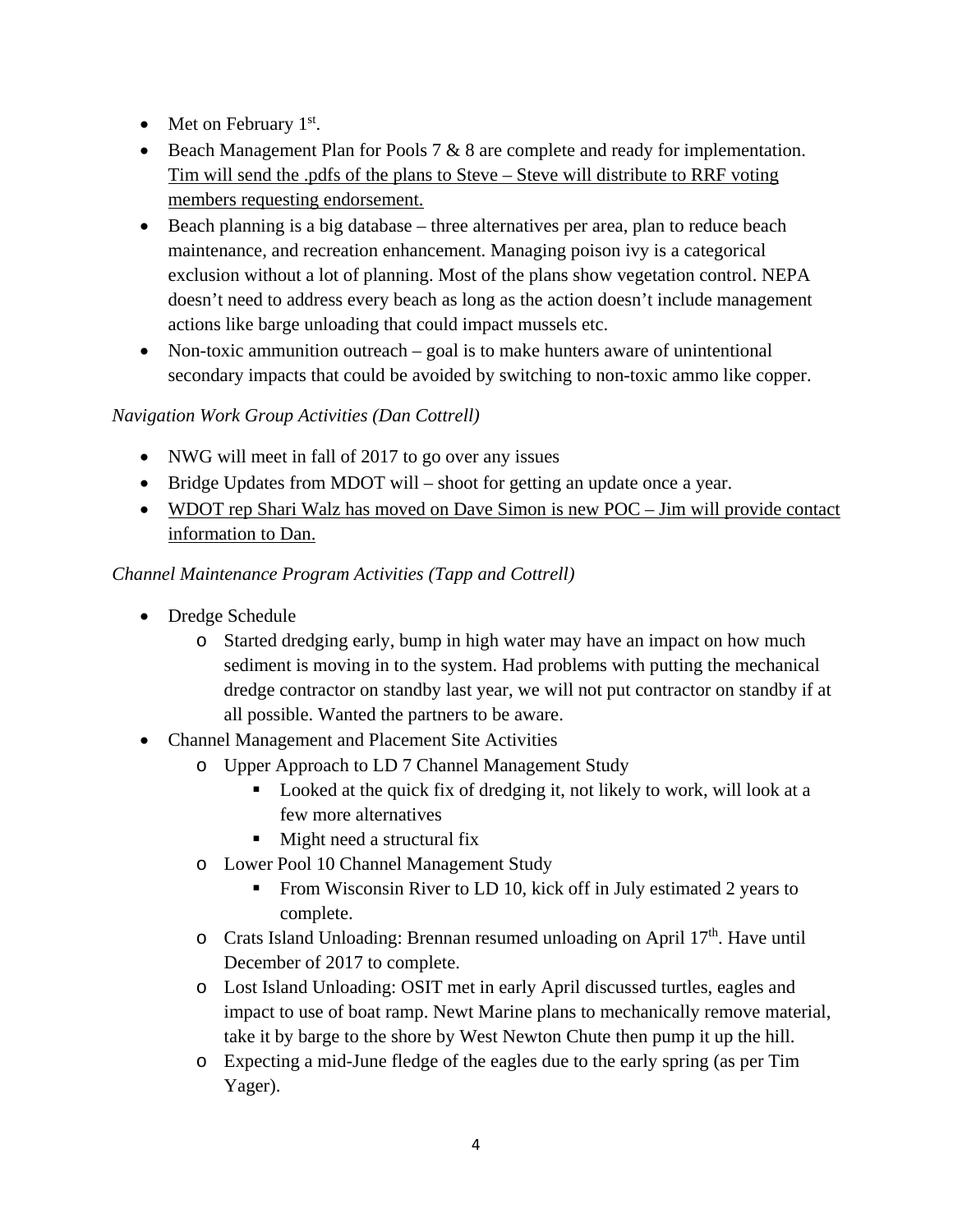- o Southport: Need to determine options for hydraulic placement discharge.
- o DMMP Lower Pool 2: Zach is working on this from DC and hope to be finalized this summer.
- o DMMPs Pool 4 5: Are going forward will be out for public review soon.
- o DMMP Pool 6: Parcels have been identified will be out for review after 4-5.
- Other Channel and Harbors Activities (Kimmel)
	- o Inland Channel Framework will be used to ID condition assessments. Data will be available to the public.
	- o eHydro will be talked about at the UMRBA summit as a possible resource.
	- $\circ$  RSM proposals are due the 1<sup>st</sup> week of May
- MPCA permit expires the end of July 2017 Paul is working with Emily Schnick. WDNR may be interested in commenting.
- CMMP Update: Still trying to do major overhaul, would like to have a project manager assigned. It is still on our radar it just is not rising to the top above other obligations.
- UMRBA Summit: Steve Tapp, Megan Moore, and Jim Fischer will be participating.
	- o Rock Island District initiated a levy survey (Olivia Dorothy). Around 80 miles of levy were found to be 2' or more above authorized elevations.

### *Pool 2 CMS – Boulanger Bend to LD 2 (Tom Novak)*

- Project hasn't changed as far as features.
- Dan Kelner and Aaron McFarlane working on an IDIQ contract to mitigate (move) mussels. Plan is to initiate mitigation in July or August.
- WDNR asked about increased sedimentation from USAF closure
	- o EC-H is running a HEC-RAS model. Coon Rapids dam to Head of Lake Pepin we will try to get them to present preliminary results at a future RRF meeting.
- Plan is to get report done this year, Colonel will sign, move mussels first, then create rock structures, dredge sand will be last stage of project.
- Significant dependence for the sand part on the acquisition of property in Lower Pool 2, acquisition is dependent on DMMP completion.

#### *Upper Mississippi River Restoration (Tom Novak)*

- Harpers slough on third year of construction.
	- o Hope to be done in July
	- o Dedication in Fall 2017 or Spring 2018
- Upcoming projects:
	- o Peterson Lake rock berm additions adaptive management
	- o Conway Lake complete planning, P&S and award.
	- o McGregor Lake continue planning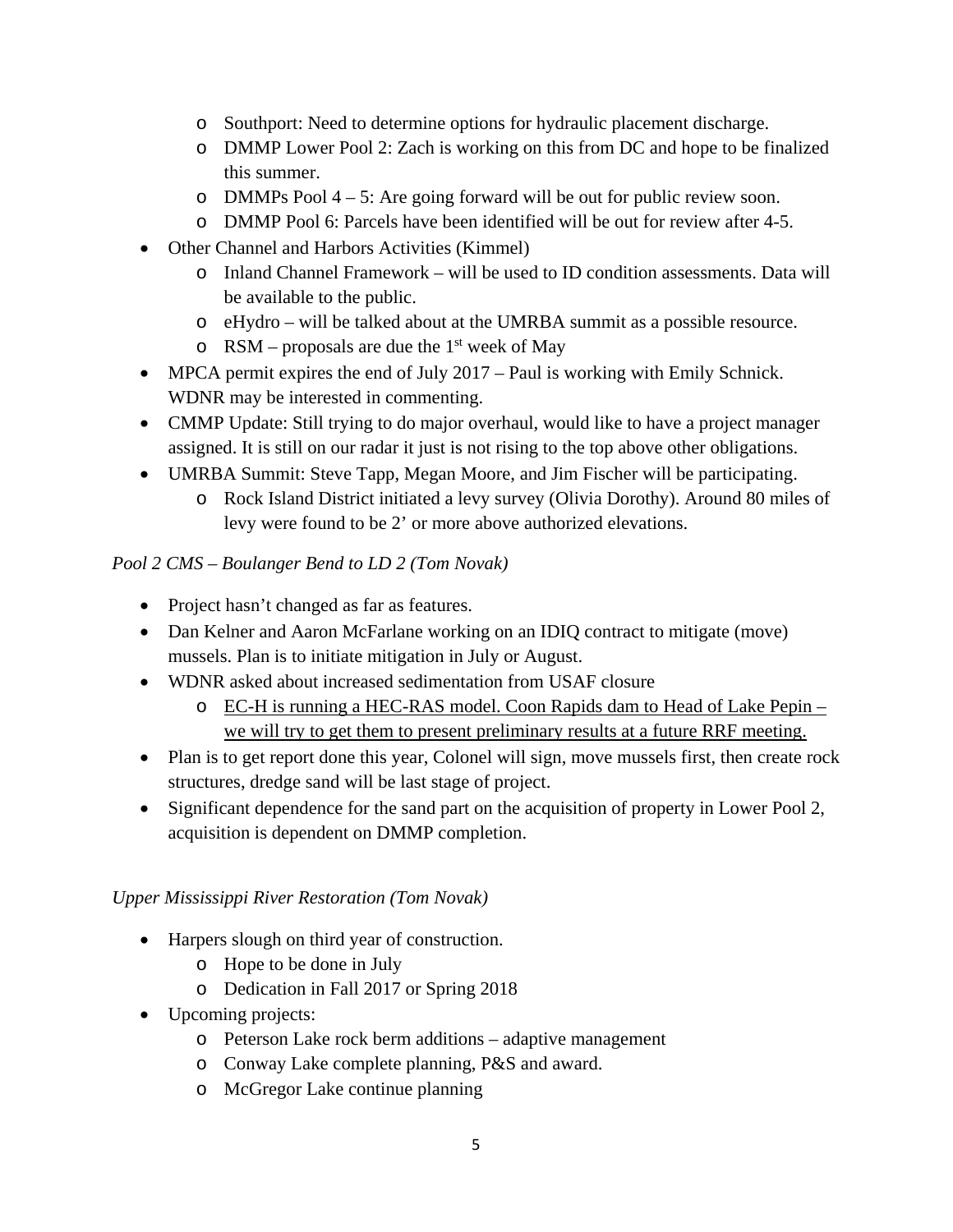- o Pool 8 rock sill repair (M&R)
- Planning Due to North / Sturgeon project going away, we need a project to begin planning.
- Potential approved fact sheets:
	- o Lower Pool 10, Lake Winneshiek, Weaver Bottoms, Clear Lake and Bass Lake Ponds.
- Corps requesting 2 more projects to start planning

*Fish and Wildlife Work Group Activities (Steve Clark)* 

- FWWG Met March  $27<sup>th</sup>$  main topic was next HREP selection. Goal was to bring a project to the RRF.
	- $\circ$  Now the goal is to have the next project selected in May. Pick a 2<sup>nd</sup> project fall of 2017. Discussed 5 fact sheets; pick from that for list for the  $1<sup>st</sup>$  for  $2<sup>nd</sup>$  choice open up to other projects.
	- o At the March meeting it was narrowed down to the top three: Weaver Bottoms, Bass Ponds and Lower Pool 10. Goal of the Corps is to decide on 1 project that everybody can support.
	- o Current ranking of the top three projects:
		- WDNR  $& \text{Corps}$  1) LP10 2) Bass Ponds 3) Weaver
		- IDNR 1) LP10 2) Weaver 3) Bass Ponds
		- FWS 1) Bass Ponds 2) LP 10 3) Weaver
		- **MDNR 1) Weaver 2,3 were tied between) LP 10, Bass Ponds**
	- o US FWS not prepared to support LP 10 or Weaver
		- Concern that fact sheets don't currently reflect goals of the agency. Ex. Overwintering habitat not as high of a priority as in the past.
	- o Next Step: Tom wants a project identified in May. FWWG will package up votes and info, will send to RRF voting members and ask for a vote.
		- Try to add non-environmental reasons.
		- This specific topic to be put on future agenda for RRF.

#### *Hydrologic Reconnection of the Root River Tract (Tim Miller and Josh Eash)*

- o Project Goals:
	- Goal  $1$  Restore natural topography and drainage patterns
	- Goal  $2$  Enhance wildlife habitat
	- Goal  $3$  Support wildlife dependent recreation
- $\circ$  Challenge to consider best way to improve habitat with barriers there solution was to move dikes and driveways. Used fill to plug certain areas.
- o Challenging weather conditions very rainy last year. Flooding from the Root River caused a levee breach.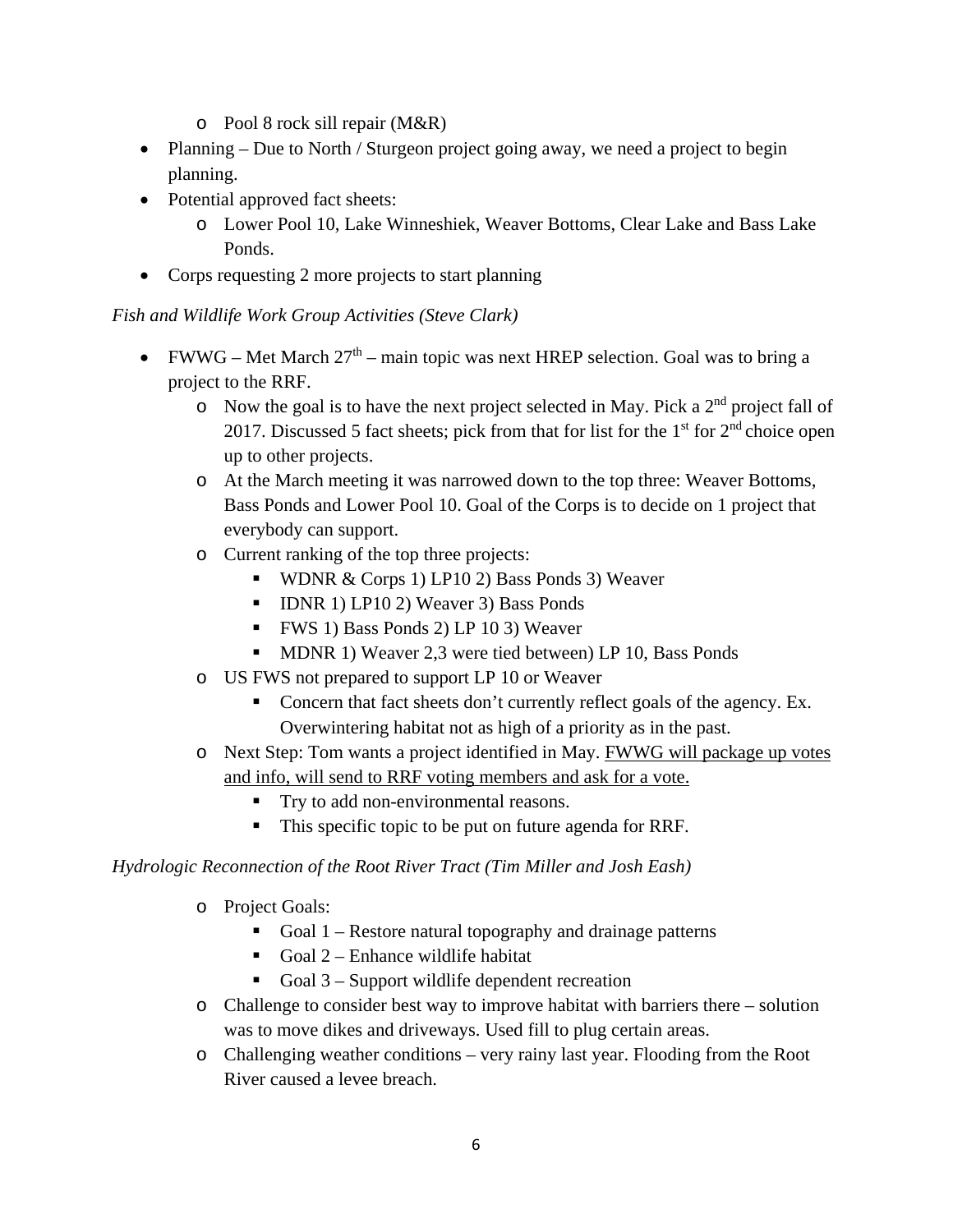- o The project is 90 95% complete. Used all levies to create ditch plugs. A lot of sand on the track of land – that was unexpected.
- o Restored 27 floodplain forest acres.

#### *Beneficial Use Restoration Projects (Steve Clark)*

- Mosquito Island will work on implementation plan
- Not much work on others
	- o No work on Lansing, McMillan McGregor UMRR considering using McMillan Island dredge cut material.

*Section 204 Projects – Pigs Eye Lake- Head of Lake Pepin (Steve Clark)* 

- Pigs Eye Lake
	- o Handout shows tentatively selected plan
	- o Preliminary report is out for agency review
	- o Working on DQC next week.
- Head of Lake Pepin
	- o Letter from WDNR received last week
	- o Tom Novak will be taking over as PM
	- o Kickoff will be in late May.
	- o Issue of lack of overlap of features between WDNR and LPLA not in agreement of features and where.
	- o Some of the features are on Wisconsin land, could be complicated if features are put on private land.
	- o LPLA understands concerns would like to keep options broad initially, if the project ends up in backwater only than LPLA may not be able to support it. Their goal is to consider islands in open water to reduce turbidity and promote veg response.
	- o There is currently enough support for Corps to move forward with feasibility.
	- o Kurt Rasmussen will be the WDNR rep for the project.

*Water Level Management Task Force (Mary Stefanski)* 

Water Level Management Task Force RRF 108 Report April 25, 2017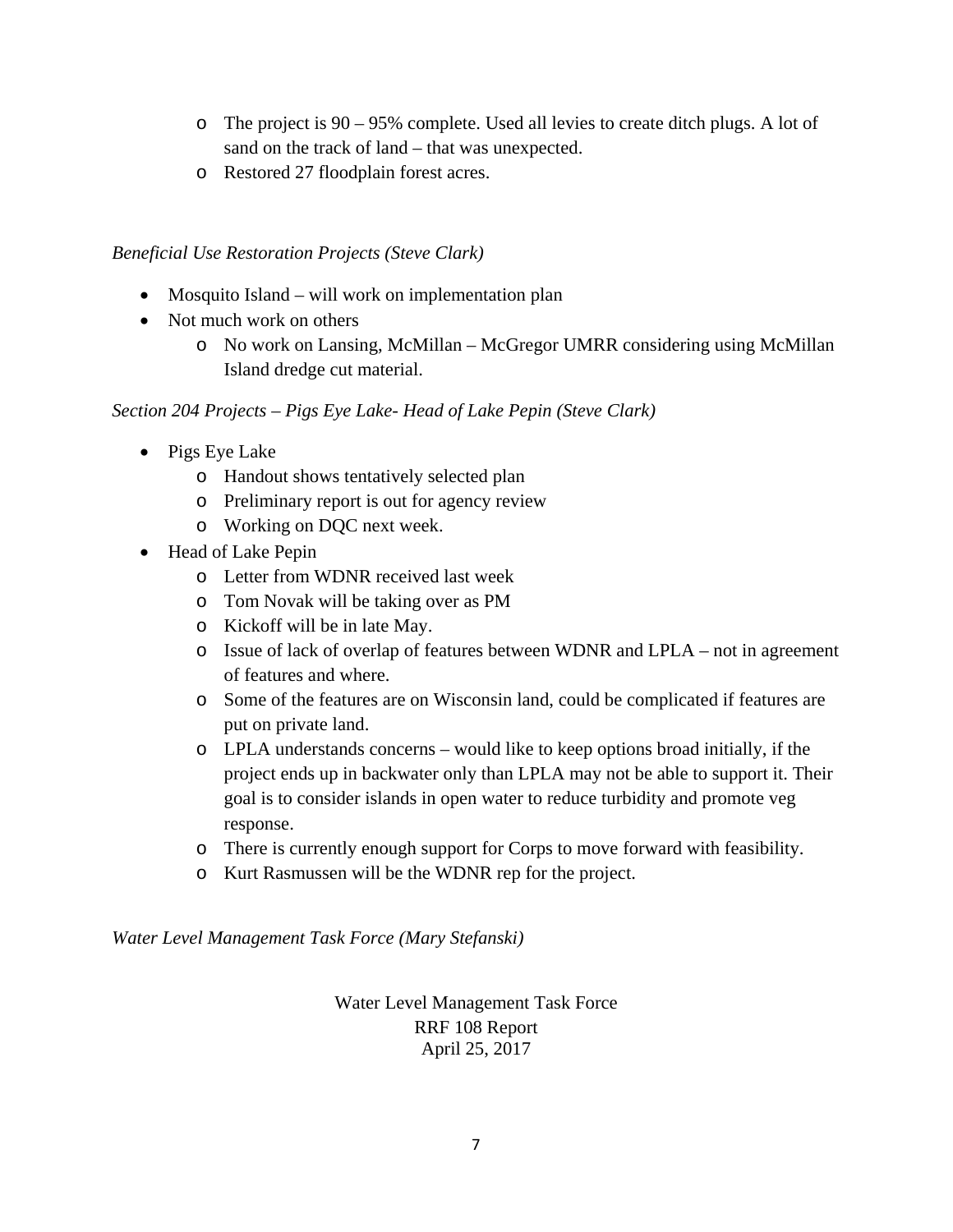*Conceptual Model* – (Handout: Drawdown\_Public\_Figure\_Drafts) Aaron McFarlane provided new drawings for the public conceptual model. He felt that "Iteration 1" looked too much like an inland lake so he based "Iteration 2" on a cross section of Pool 8. This needs verbiage added, suggestions included having a "before" and "after" drawing with text and adding a person with binoculars. Aaron will draw a draft based on the recommendations.

*White Paper Update* – Shahin Khazrajafari and Randy Urich reported that the draft paper had been reviewed by COE legal and economics divisions. Group discussion regarding the paper focused around the accounting/funding tables and discussion in the paper. These questions/comments focused on: the inability to augment navigation funding; the inability to show the cost savings in future dredging that is generated from the advanced dredging; requesting the table clearly show how costs were determined including the average costs used; determining the average cost/year based on a 5 year average. There were concerns about the statement on page 22 that reads there is no support from the UMRR program for drawdowns. Comments from the Task Force were consolidated and provided to Randy on February 24 to allow time for a turnaround by May 1.

*UMRBA Workshop –* Kirsten Mickelsen attended the Task Force meeting and provided a skeleton agenda of the upcoming Water Level Management Workshop which will be (was) held in April.

*UMRR Handout* – (Handout: Megan Moore pool 8 fish and veg communities) Megan Moore provided a handout for UMRR regarding fish response on Pool 8. There was a fish community change from species tolerant to degraded habitat to one of sport fish after 2002.

*MN DNR LSOHC funding for Pool 3*. Dan Dieterman reported that approval had been given to pursue a drawdown and utilize funding for supplemental dredging. Dan discussed with several COE staff and determined that it was going to be too difficult to achieve for several reasons. 1) a 0.5' drawdown is so narrow that pre-dredging could quickly fill in and require additional dredging; 2) setting up a contract for the dredging is not possible through the COE so DNR would need their own contractor; 3) timing issues as supplemental dredging would need to occur after the "normal" dredging. A snag has also come to light regarding using the funding to construct the Brewer Lake inlet structure. There are permit concerns regarding changes in flow to the navigation channel and future O&M.

Group discussion included: Can Pool 3 be drawn down a few inches within the normal operating band and keep 0 at Prescott? If it could, given the fluctuations that would likely occur, would a time frame as short as 2 weeks provide any habitat benefits? What if the pool bounced a few inches throughout the summer, would vegetation be able to establish during the minimal periods of low water?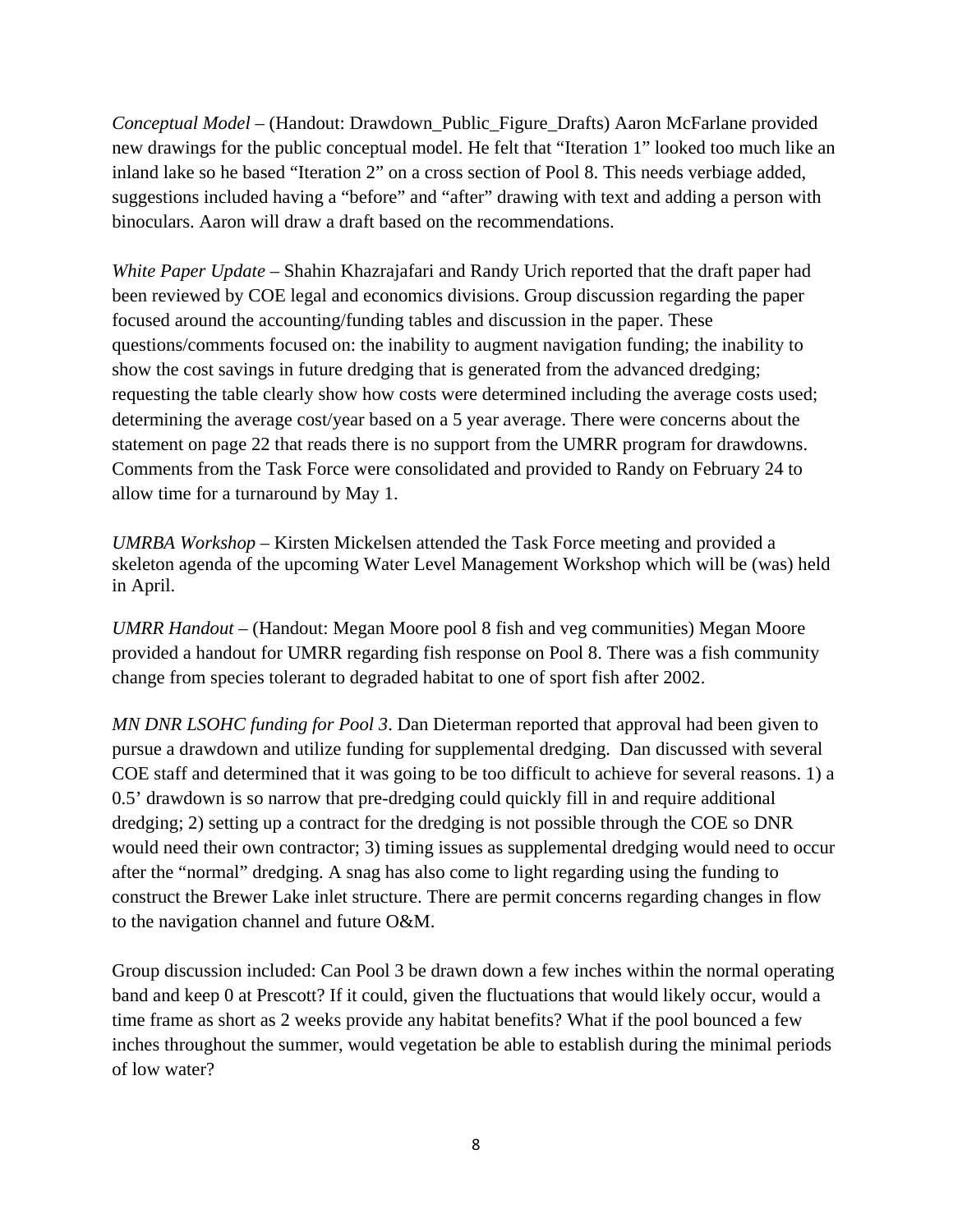The next WLM meeting will be Wednesday, May 24, 2017**.** 

*Other Topics (All)* 

- Next Agenda
	- o Discuss UMRR project objective importance
	- o Report of HEC-RAS transport model by Alex Nelson
	- o December Mtg Discuss Habitat Needs Assessment version II
- Mississippi River Clean-up with in conjunction with Living Lands and Waters
	- $\circ$  May 13<sup>th</sup>, several landings in the La Crosse area, Kurt will send info to COE to pass on.
- Due-outs: Carried forward from previous RRF meetings
	- o COE to forward 2014 Dredging Season AAR to the RRF upon completion (Tapp)
	- o OSIT to investigate erosion at Lost Island and Fisher Island (Kimmel)
	- o COE to distribute Environmental Assessments for Lansing Island and McMillan Island to the RRF upon completion (Clark)
	- o FWS to distribute a preliminary draft EA of the beach plans for Pools 2-10 to the RRF upon completion (Yager)
	- o RRF to draft a letter to distribute to the USCG pertaining to buoy maintenance concerns throughout the St. Paul District (Tapp/Helsel/Fisher)
	- o COE to establish a team to identify potential uses of the Corps' Regional Sediment Management and Engineering with Nature programs pertaining to the McMillan Island Project (Kimmel)
	- o MnDOT to reengage in discussions pertaining to modifying fill specifications for construction projects (Phenow)
	- o COE to reach out to Jon Klingman (MVR) in regards to the O&M islands constructed in Pool 13 (Kimmel)
	- o COE to reach out to Wendy Woyczik (FWS) in regards to the status of the Lansing Island floodplain forest restoration project (Kimmel)
	- o MDNR to reach out to Dan Cottrell pertaining to railroad bank erosion near Swift Creek (Dieterman)
	- o COE to define emergency dredging in the CMMP (C&H)
		- Add language to remove natural occurring shoals causing emergency conditions
	- o Recreation Work Group to look into portaging status at USAF Lock
		- Continue looking for a chair person
	- o COE to provide one page write-up for December RRF endorsement of Mosquito Island and Prairie Sand & Gravel (Machajewski/Kimmel)